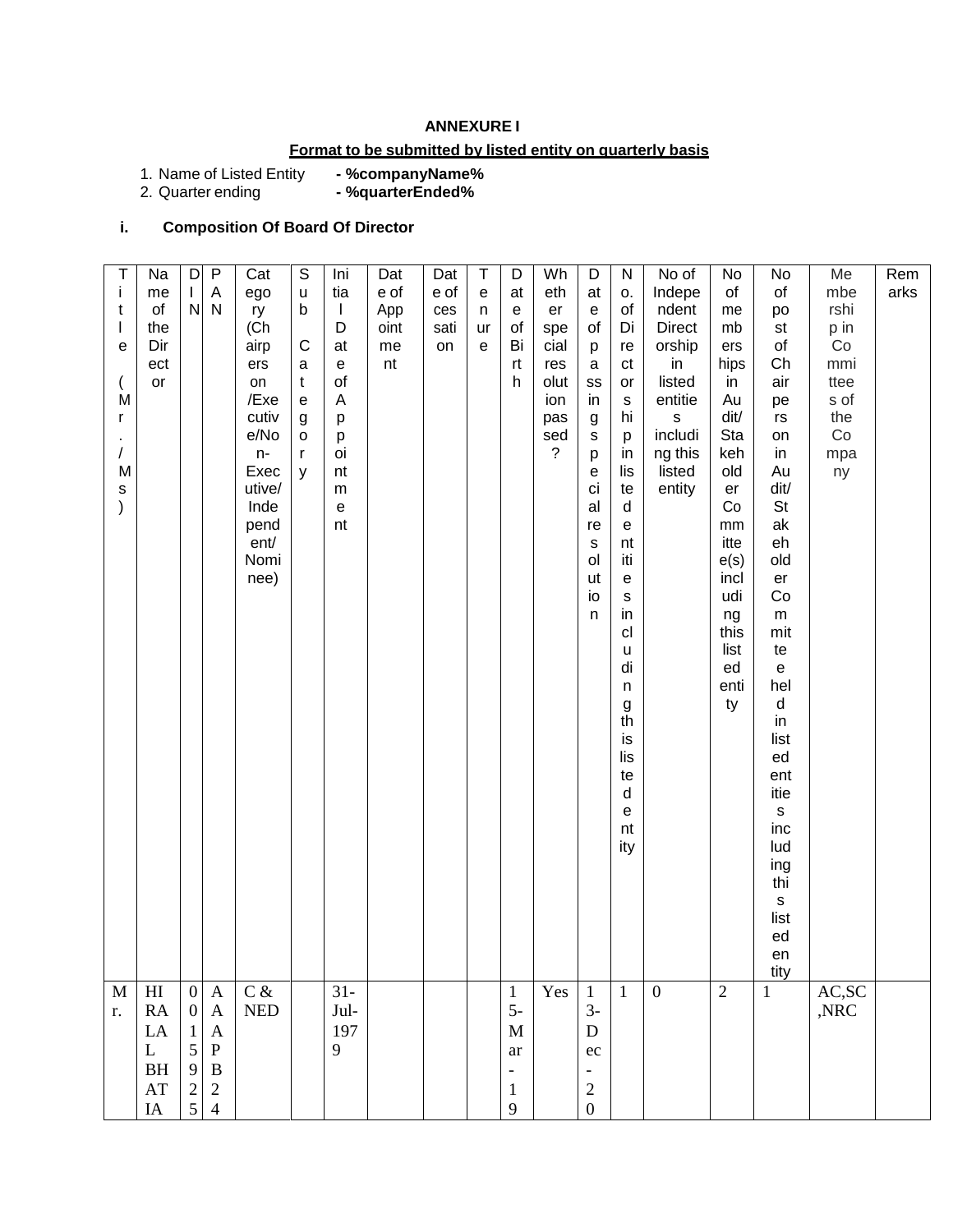|                             |                                                                                                                 | $\,8\,$                                                                                                                    | $\boldsymbol{0}$<br>$\mathfrak s$<br>L                                                                                                                                |            |                                                                        |                        |                                  | $\overline{4}$<br>3                                                                                   |                  | $\mathbf{1}$<br>9                                                                                           |              |                  |                  |                  |                         |  |
|-----------------------------|-----------------------------------------------------------------------------------------------------------------|----------------------------------------------------------------------------------------------------------------------------|-----------------------------------------------------------------------------------------------------------------------------------------------------------------------|------------|------------------------------------------------------------------------|------------------------|----------------------------------|-------------------------------------------------------------------------------------------------------|------------------|-------------------------------------------------------------------------------------------------------------|--------------|------------------|------------------|------------------|-------------------------|--|
| $\mathbf M$<br>r.           | <b>IS</b><br>H<br>W<br>${\sf AR}$<br>$\mathbf{DA}$<br>${\bf S}$<br><b>CH</b><br>${\rm U}{\rm G}$<br>$\mathbf H$ | $\boldsymbol{0}$<br>$\boldsymbol{0}$<br>$\boldsymbol{0}$<br>$\boldsymbol{7}$<br>3<br>$\overline{c}$<br>5<br>$\overline{7}$ | $\mathbf{A}$<br>$\boldsymbol{\mathsf{A}}$<br>$\rm IP$<br>$\mathcal{C}$<br>$8\,$<br>$\boldsymbol{0}$<br>$\boldsymbol{7}$<br>$\mathfrak s$<br>$\boldsymbol{\mathrm{F}}$ | ${\rm ED}$ | $31 -$<br>Ma<br>$r-$<br>198<br>$8\,$                                   | $31 -$<br>Mar-<br>2018 | $\ensuremath{\mathfrak{Z}}$<br>6 | $\mathbf{1}$<br>$0-$<br>Ju<br>$n-$<br>$\mathbf{1}$<br>$\overline{9}$<br>3<br>9                        | NA               |                                                                                                             | $\mathbf{1}$ | $\boldsymbol{0}$ | $\mathbf{1}$     | $\boldsymbol{0}$ | $\overline{SC}$         |  |
| $\mathbf M$<br>r.           | KA<br>RT<br>$\ensuremath{\textup{IK}}\xspace$<br>RO<br><b>OP</b><br><b>RA</b><br>$\bf I$                        | $\overline{0}$<br>6<br>$\boldsymbol{7}$<br>$\,8\,$<br>$\overline{9}$<br>$\overline{2}$<br>$\,8\,$<br>$\overline{7}$        | $\mathbf{A}$<br>$\mathbf{A}$<br>$\bf K$<br>$\mathbf P$<br>${\bf R}$<br>$\overline{4}$<br>6<br>$\boldsymbol{7}$<br>9<br>$\mathbf N$                                    | ${\rm ID}$ | $30-$<br>De<br>$C-$<br>201<br>$\overline{4}$                           | $13-$<br>Dec-<br>2019  | $\sqrt{6}$<br>$\boldsymbol{0}$   | $\sqrt{2}$<br>$6-$<br>$\mathbf M$<br>ay<br>$\blacksquare$<br>$\mathbf{1}$<br>9<br>5<br>$\overline{7}$ | $\overline{Yes}$ | $\mathbf{1}$<br>$3-$<br>$\mathbf D$<br>ec<br>$\sqrt{2}$<br>$\boldsymbol{0}$<br>$\mathbf{1}$<br>$\mathbf{9}$ | $\mathbf{1}$ | $1\,$            | $\overline{1}$   | $\overline{1}$   | AC, N<br>RC             |  |
| M<br>r.                     | <b>SA</b><br>$\rm NJI$<br>V<br>KA<br><b>VA</b><br>$_{\rm LJI}$<br>$\mathbf T$<br>SI<br>${\rm NG}$<br>H          | $\boldsymbol{0}$<br>$\boldsymbol{0}$<br>$\boldsymbol{0}$<br>$\mathbf{1}$<br>$\sqrt{5}$<br>$\sqrt{6}$<br>$\,8\,$<br>9       | $\mathbf{A}$<br>M<br>Q<br>${\bf P}$<br>${\bf S}$<br>9<br>$\sqrt{2}$<br>$\boldsymbol{7}$<br>$\boldsymbol{0}$<br>$\mathsf{C}$                                           | ID         | $30-$<br>De<br>$C-$<br>201<br>$\overline{4}$                           | $13 -$<br>Dec-<br>2019 | $\sqrt{6}$<br>$\boldsymbol{0}$   | $\sqrt{2}$<br>$6-$<br>$\mathrm{Ja}$<br>$n-$<br>$\mathbf{1}$<br>9<br>5<br>6                            | Yes              | $\mathbf{1}$<br>$3-$<br>$\mathbf D$<br>ec<br>$\overline{c}$<br>$\boldsymbol{0}$<br>$\mathbf{1}$<br>9        | $\sqrt{2}$   | $\mathbf{1}$     | $\overline{2}$   | $\mathbf{1}$     | AC,SC<br>$,\!{\rm NRC}$ |  |
| $\mathbf{M}$<br>${\bf S}$ . | Sad<br>hna<br>Sya<br>$\mathbf{1}$                                                                               | $\boldsymbol{0}$<br>$\tau$<br>$8\,$<br>3<br>$\overline{7}$<br>5<br>$\overline{c}$<br>9                                     | $\mathbf{A}$<br>L<br>$\mathbf U$<br>$\mathbf P$<br>${\bf S}$<br>$\mathfrak{Z}$<br>$\boldsymbol{7}$<br>$\sqrt{5}$<br>$\sqrt{2}$<br>Q                                   | ID         | $28 -$<br>Sep<br>$\qquad \qquad \blacksquare$<br>201<br>$\overline{7}$ | $13-$<br>Dec-<br>2019  | $\sqrt{6}$<br>$\boldsymbol{0}$   | $\mathbf{1}$<br>$7-$<br>${\bf S}$<br>ep<br>$\mathbf{1}$<br>9<br>5<br>$\overline{7}$                   | Yes              | $\mathbf{1}$<br>$3-$<br>${\bf D}$<br>ec<br>$\sqrt{2}$<br>$\boldsymbol{0}$<br>$\mathbf{1}$<br>$\mathbf{9}$   | $\sqrt{2}$   | $\sqrt{2}$       | $\boldsymbol{0}$ | $\boldsymbol{0}$ |                         |  |

| <b>Company Remarks</b>   | This is to inform you that Ms. Sadhna Syal has resigned from the post of<br>Independent Director of the Company with effect from 22.04.2019 due to some<br>personal reasons. |
|--------------------------|------------------------------------------------------------------------------------------------------------------------------------------------------------------------------|
| <b>Whether Permanent</b> | Yes                                                                                                                                                                          |
| chairperson appointed    |                                                                                                                                                                              |
| Whether Chairperson is   | No.                                                                                                                                                                          |
| related to MD or CEO     |                                                                                                                                                                              |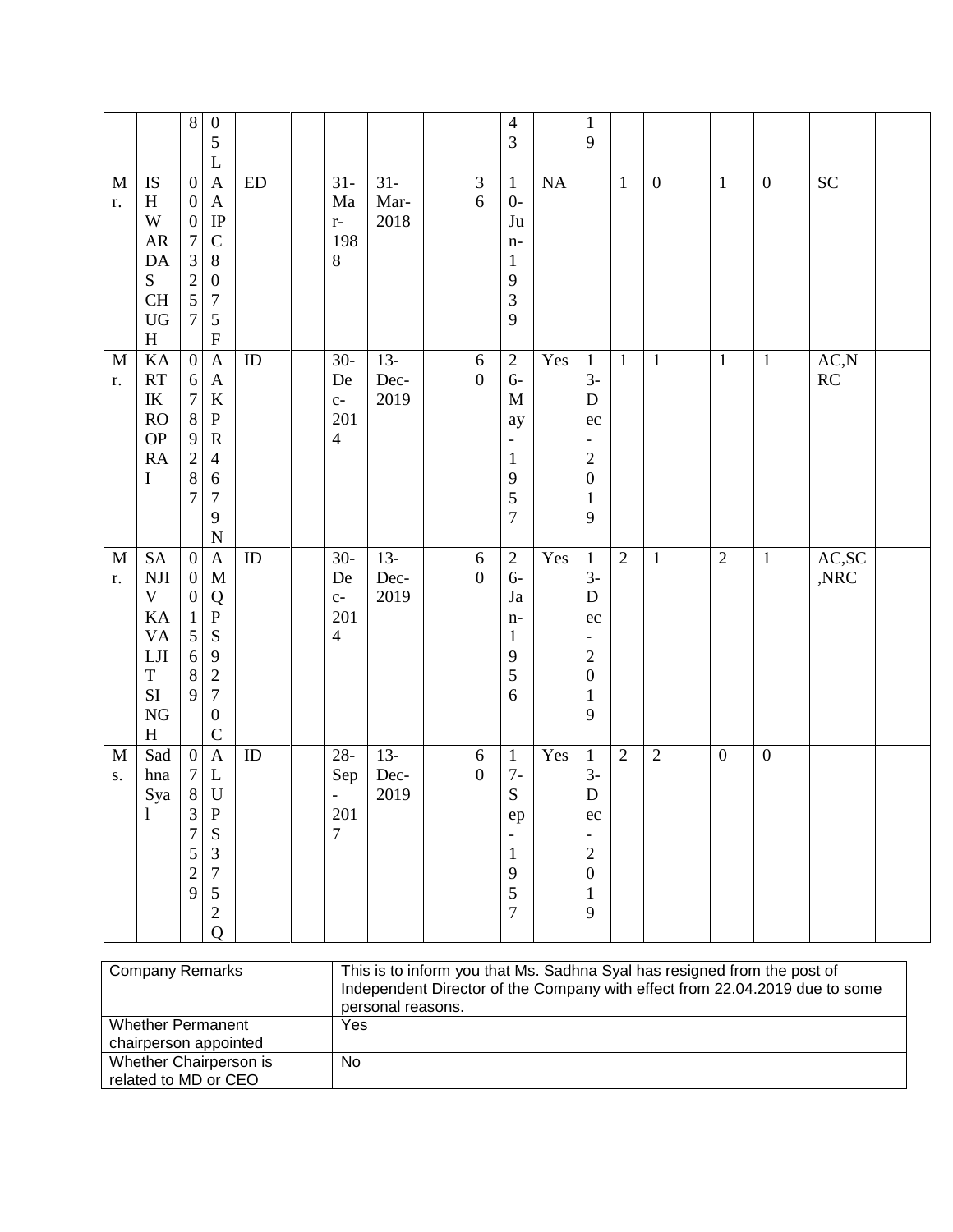## **ii. Composition of Committees**

### **a. Audit Committee**

| Sr. | Name of the Director | Category  | Chairperson/Membership | Appointment       | <b>Cessation Date</b> |
|-----|----------------------|-----------|------------------------|-------------------|-----------------------|
| No. |                      |           |                        | Date              |                       |
|     | KARTIK ROOP RAI      | ID        | Chairperson            | $30 - Dec - 2014$ |                       |
|     | SANJIV KAVALJIT      | ID        | Member                 | $30 - Dec - 2014$ |                       |
|     | <b>SINGH</b>         |           |                        |                   |                       |
|     | HIRA LAL BHATIA      | $C &$ NED | Member                 | 31-Jul-1979       |                       |

| Company Remarks          |     |
|--------------------------|-----|
| <b>Whether Permanent</b> | Yes |
| chairperson appointed    |     |

## **b. Stakeholders Relationship Committee**

| Sr. | Name of the Director    | Category | Chairperson/Membership | Appointment | <b>Cessation Date</b> |
|-----|-------------------------|----------|------------------------|-------------|-----------------------|
| No. |                         |          |                        | Date        |                       |
|     | <b>HIRA LAL BHATIA</b>  | C & NED  | Chairperson            | 31-Jul-1979 |                       |
|     | <b>ISHWAR DAS CHUGH</b> | ED       | Member                 | 31-Mar-2018 |                       |
|     | SANJIV KAVALJIT         | ID       | Member                 | 14-Aug-2019 |                       |
|     | <b>SINGH</b>            |          |                        |             |                       |

| Company Remarks          |     |
|--------------------------|-----|
| <b>Whether Permanent</b> | Yes |
| chairperson appointed    |     |

### **c. Risk Management Committee**

| .<br>. <i>ا</i> ت | Director<br>Name of the | <i>Categorv</i> | Chairperson/Membership | Appointment | Date<br><i>Cessation</i> |
|-------------------|-------------------------|-----------------|------------------------|-------------|--------------------------|
| No.               |                         |                 |                        | Date        |                          |

| Company<br>Remarks       |  |
|--------------------------|--|
| <b>Whether Permanent</b> |  |
| chairperson appointed    |  |

#### **d. Nomination and Remuneration Committee**

| Sr.<br>No. | Name of the Director            | Category  | Chairperson/Membership | Appointment<br>Date | <b>Cessation Date</b> |
|------------|---------------------------------|-----------|------------------------|---------------------|-----------------------|
|            | SANJIV KAVALJIT<br><b>SINGH</b> | ID        | Chairperson            | $31 - Dec-2014$     |                       |
|            | <b>KARTIK ROOP RAI</b>          |           | Member                 | $31 - Dec-2014$     |                       |
|            | <b>HIRA LAL BHATIA</b>          | $C &$ NED | Member                 | 31-Jul-1979         |                       |

| <b>Company Remarks</b>   |     |
|--------------------------|-----|
| <b>Whether Permanent</b> | Yes |
| chairperson appointed    |     |

## iii. **Meeting of Board of Directors**

| Date(s) of Meeting<br>(if any) in the<br>previous quarter | Date(s) of Meeting<br>(if any) in the<br>relevant quarter | Whether<br>requirement of<br>Quorum met | Number of<br>Directors present | Number of Independent<br>Directors present |
|-----------------------------------------------------------|-----------------------------------------------------------|-----------------------------------------|--------------------------------|--------------------------------------------|
| $07-Oct-2019$                                             | 13-Feb-2020                                               | Yes                                     |                                |                                            |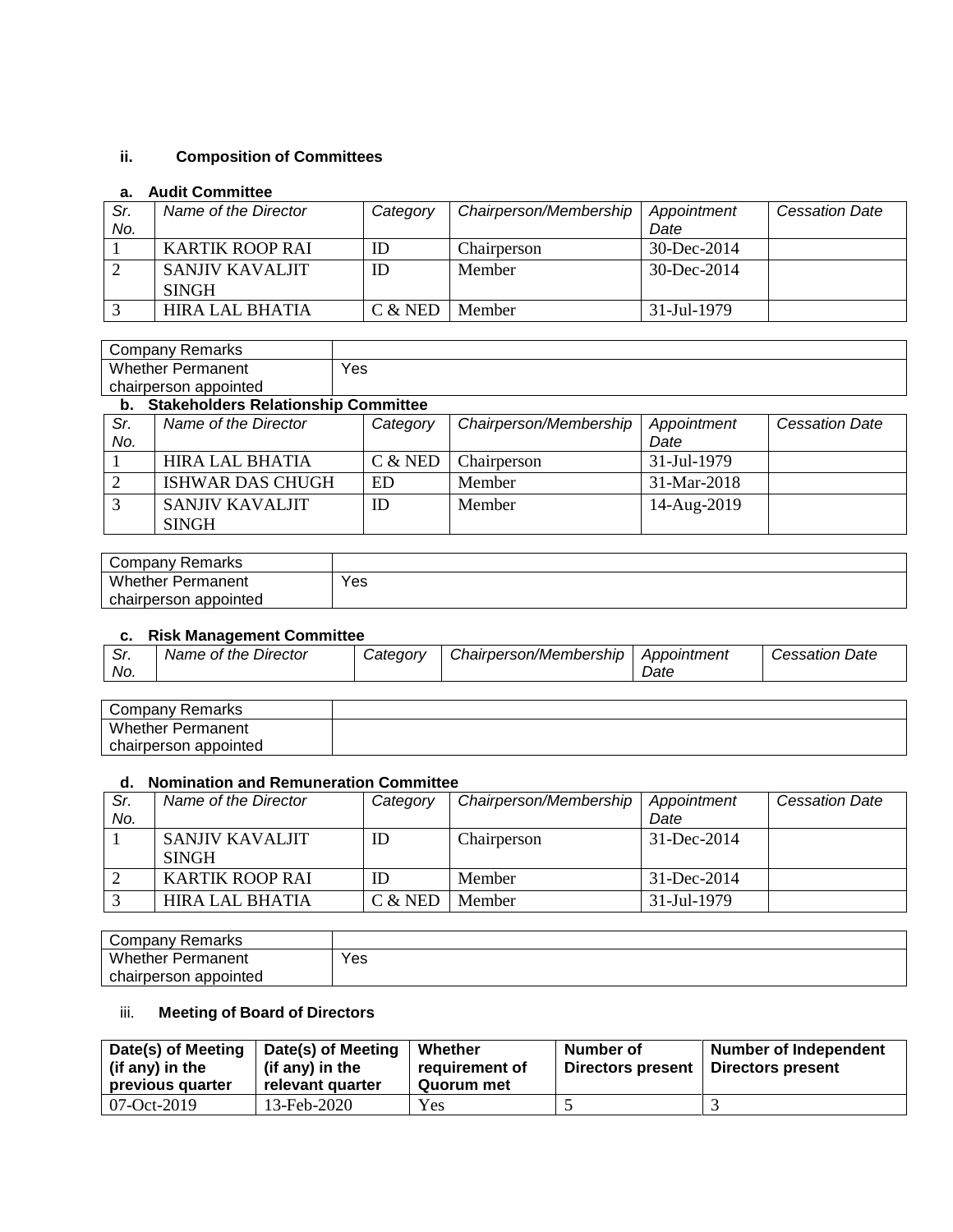| 29-Oct-2019 | Yes |  |
|-------------|-----|--|
| 14-Nov-2019 | Yes |  |
| 26-Dec-2019 | Yes |  |

| Company Remarks               |     |
|-------------------------------|-----|
| Maximum gap between any       | -48 |
| two consecutive (in number of |     |
| days)                         |     |

#### iv. **Meeting of Committees**

| Name of the<br><b>Committee</b> | Date(s) of<br>meeting during<br>of the committee<br>in the previous<br>quarter | Date(s) of<br>meeting of the<br>committee in the<br>relevant quarter | Whether<br>requirement<br>of Quorum<br>met (Yes/No) | <b>Number of</b><br><b>Directors</b><br>present | Number of<br>independent<br>directors<br>present |
|---------------------------------|--------------------------------------------------------------------------------|----------------------------------------------------------------------|-----------------------------------------------------|-------------------------------------------------|--------------------------------------------------|
| <b>Audit Committee</b>          | 07-Oct-2019                                                                    |                                                                      | Yes                                                 |                                                 |                                                  |
| <b>Audit Committee</b>          | 29-Oct-2019                                                                    |                                                                      | Yes                                                 |                                                 |                                                  |
| <b>Audit Committee</b>          | 14-Nov-2019                                                                    |                                                                      | Yes                                                 | $\mathbf{r}$                                    |                                                  |
| <b>Audit Committee</b>          |                                                                                | 13-Feb-2020                                                          | Yes                                                 | ⌒                                               | ⌒                                                |

| Company Remarks               |    |
|-------------------------------|----|
| Maximum gap between any       | 90 |
| two consecutive (in number of |    |
| days) [Only for Audit         |    |
| Committeel                    |    |

### v. **Related Party Transactions**

| <b>Subject</b>                                                                                            | <b>Compliance status</b><br>(Yes/No/NA) | <b>Remark</b> |
|-----------------------------------------------------------------------------------------------------------|-----------------------------------------|---------------|
| Whether prior approval of audit committee obtained                                                        | Yes                                     |               |
| Whether shareholder approval obtained for material RPT                                                    | Not Applicable                          |               |
| Whether details of RPT entered into pursuant to omnibus<br>approval have been reviewed by Audit Committee | Yes                                     |               |

| Disclosure of notes on related  |  |
|---------------------------------|--|
| party transactions and          |  |
| Disclosure of notes of material |  |
| related party transactions      |  |

#### **VI. Affirmations**

- 1. The composition of Board of Directors is in terms of SEBI (Listing obligations and disclosure requirements) Regulations, 2015. - **Yes**
- 2. The composition of the following committees is in terms of SEBI(Listing obligations and disclosure requirements) Regulations, 2015
	- a. Audit Committee **Yes**
	- b. Nomination & remuneration committee **Yes**
	- c. Stakeholders relationship committee **Yes**
	- d. Risk management committee (applicable to the top 100 listed entities) **- Not applicable**
- 3. The committee members have been made aware of their powers, role and responsibilities as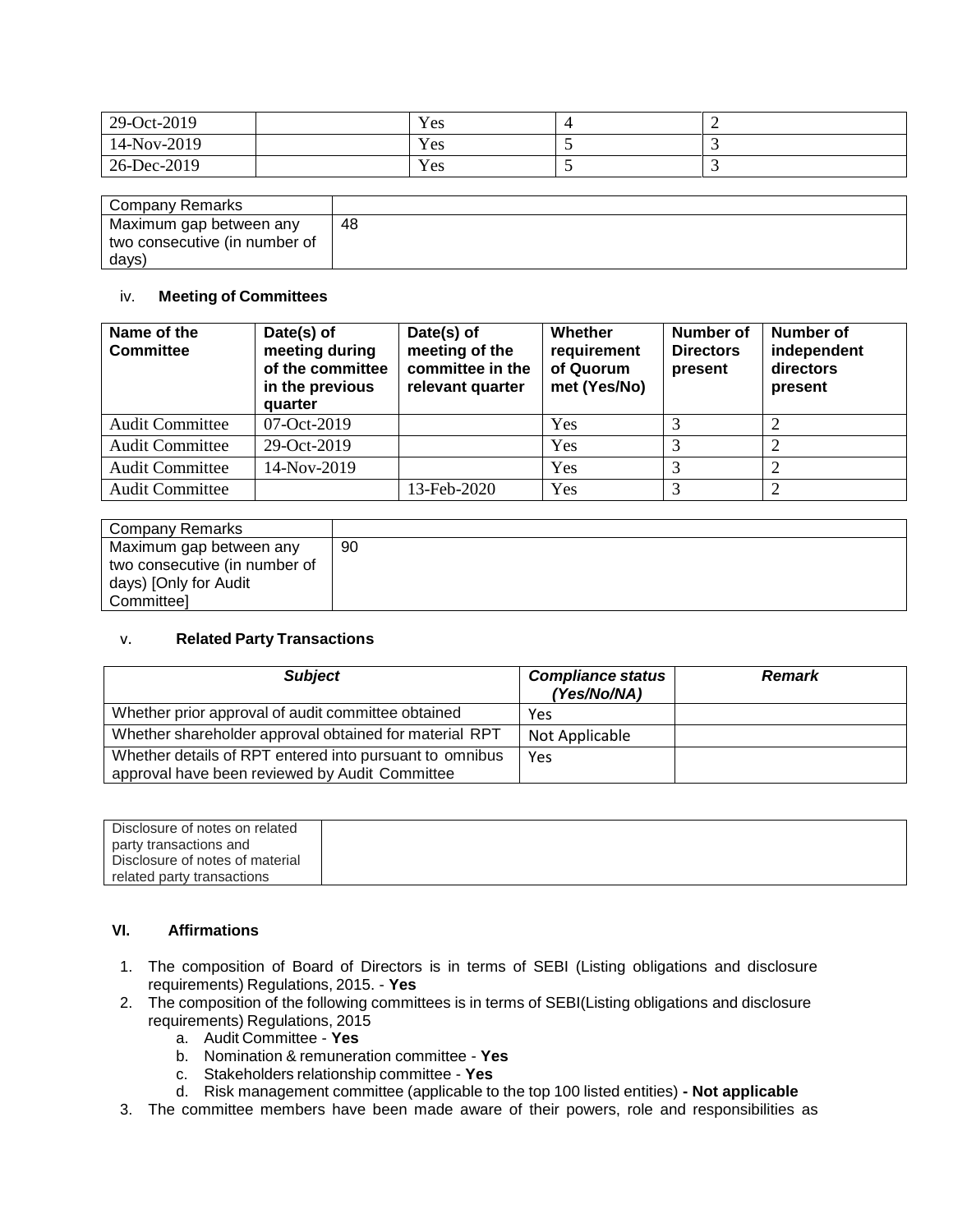specified in SEBI (Listing obligations and disclosure requirements) Regulations, 2015. **- Yes**

- 4. The meetings of the board of directors and the above committees have been conducted in the manner as specified in SEBI (Listing obligations and disclosure requirements) Regulations, 2015.**- Yes**
- 5. a. This report and/or the report submitted in the previous quarter has been placed before Board of Directors. **- Yes**

b. Any comments/observations/advice of Board of Directors may be mentioned here:

### **%affirmComments%**

| Name               | %affirmName%        |
|--------------------|---------------------|
| <b>Designation</b> | %affirmDesignation% |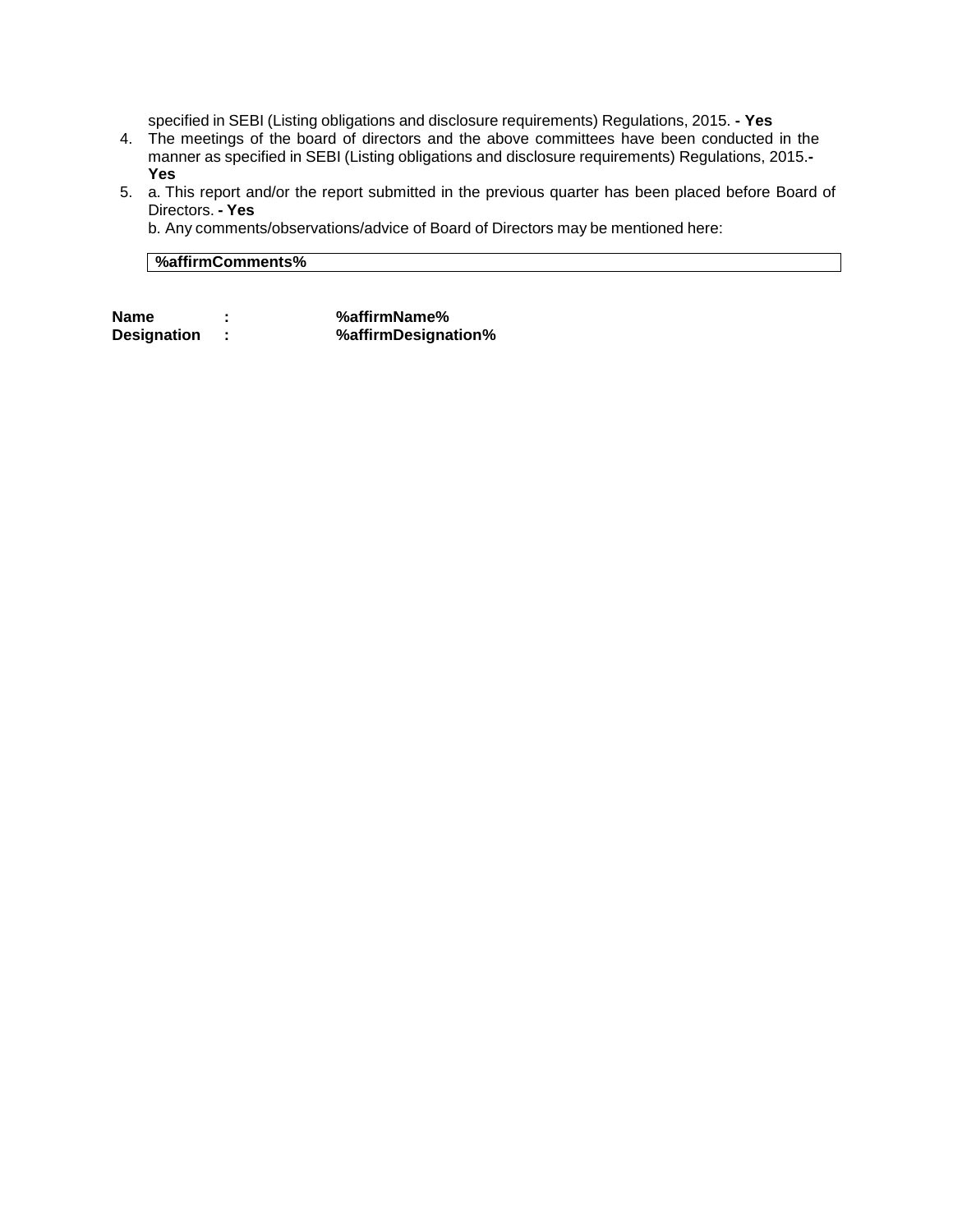### **ANNEXURE II**

#### **Format to be submitted by listed entity at the end of the financial year (for the whole of financial year)**

| I. Disclosure on website in terms of Listing Regulations |            |                      |  |                |                       |
|----------------------------------------------------------|------------|----------------------|--|----------------|-----------------------|
| <b>Item</b>                                              |            | <b>Complianc</b>     |  | Company Remark | Website               |
|                                                          |            | e status             |  |                |                       |
| As per regulation 46(2) of the LODR:                     |            |                      |  |                |                       |
|                                                          |            |                      |  |                |                       |
| Details of business                                      | Yes        |                      |  |                | www.atlasbicycles.com |
| Terms and conditions of appointment of                   | Yes        |                      |  |                | www.atlasbicycles.com |
| Composition of various committees of                     | Yes        |                      |  |                | www.atlasbicycles.com |
| Code of conduct of board of directors and                | Yes        |                      |  |                | www.atlasbicycles.com |
| Details of establishment of vigil mechanism/Yes          |            |                      |  |                | www.atlasbicycles.com |
| Criteria of making payments to non-                      | Yes        |                      |  |                | www.atlasbicycles.com |
| Policy on dealing with related party                     | Yes        |                      |  |                | www.atlasbicycles.com |
| Policy for determining 'material' subsidiaries Yes       |            |                      |  |                | www.atlasbicycles.com |
| Details of familiarization programs imparted Yes         |            |                      |  |                | www.atlasbicycles.com |
| Email address for grievance redressal and                | Yes        |                      |  |                | www.atlasbicycles.com |
| other relevant details entity who are                    |            |                      |  |                |                       |
| Contact information of the designated                    | Yes        |                      |  |                | www.atlasbicycles.com |
| <b>Financial results</b>                                 | Yes        |                      |  |                | www.atlasbicycles.com |
| Shareholding pattern                                     | Yes        |                      |  |                | www.atlasbicycles.com |
| Details of agreements entered into with the              | <b>Not</b> |                      |  |                |                       |
| media companies and/or their associates                  |            | Applicable           |  |                |                       |
| Schedule of analyst or institutional investor            | <b>Not</b> |                      |  |                |                       |
| meet and presentations madeby the listed                 |            | Applicable           |  |                |                       |
| New name and the old name of the listed                  | Yes        |                      |  |                | www.atlasbicycles.com |
| Advertisements as per regulation 47 (1)                  | Yes        |                      |  |                | www.atlasbicycles.com |
| Credit rating or revision in credit rating               | Yes        |                      |  |                | www.atlasbicycles.com |
| Separate audited financial statements of                 | Yes        |                      |  |                | www.atlasbicycles.com |
| As per other regulations of the LODR:                    |            |                      |  |                |                       |
| Whether company has provided information                 |            |                      |  |                | www.atlasbicycles.com |
| under separate section on its website as                 | Yes        |                      |  |                |                       |
| per Regulation 46(2)                                     |            |                      |  |                |                       |
| Materiality Policy as per Regulation 30                  | Yes        |                      |  |                | www.atlasbicycles.com |
| Dividend Distribution policy as per                      | <b>Not</b> |                      |  |                |                       |
| It is certified that these contents on the               | Yes        |                      |  |                | www.atlasbicycles.com |
| <b>Il Annual Affirmations</b>                            |            |                      |  |                |                       |
| <b>Particulars</b>                                       |            | <b>Regulation</b>    |  | <b>Compl</b>   | Company               |
|                                                          |            | <b>Number</b>        |  | iance          | Remark                |
|                                                          |            |                      |  | status         |                       |
| Independent director(s) have been                        |            | $16(1)(b)$ & $25(6)$ |  |                |                       |
| appointed in terms of specified criteria of              |            |                      |  | Yes            |                       |
| 'independence' and/or 'eligibility'                      |            |                      |  |                |                       |
| <b>Board composition</b>                                 |            | $17(1), 17(1A)$ &    |  | Yes            |                       |
|                                                          |            | 17(1B)               |  |                |                       |
| Meeting of Board of directors                            |            | 17(2)                |  | Yes            |                       |
| Quorum of Board meeting                                  |            | 17(2A)               |  | Yes            |                       |
| Review of Compliance Reports                             |            | 17(3)                |  | Yes            |                       |
| Plans for orderly succession for                         |            | 17(4)                |  | Yes            |                       |
| appointments                                             |            |                      |  |                |                       |
| Code of Conduct                                          |            | 17(5)                |  | <u>Yes</u>     |                       |
|                                                          |            |                      |  |                |                       |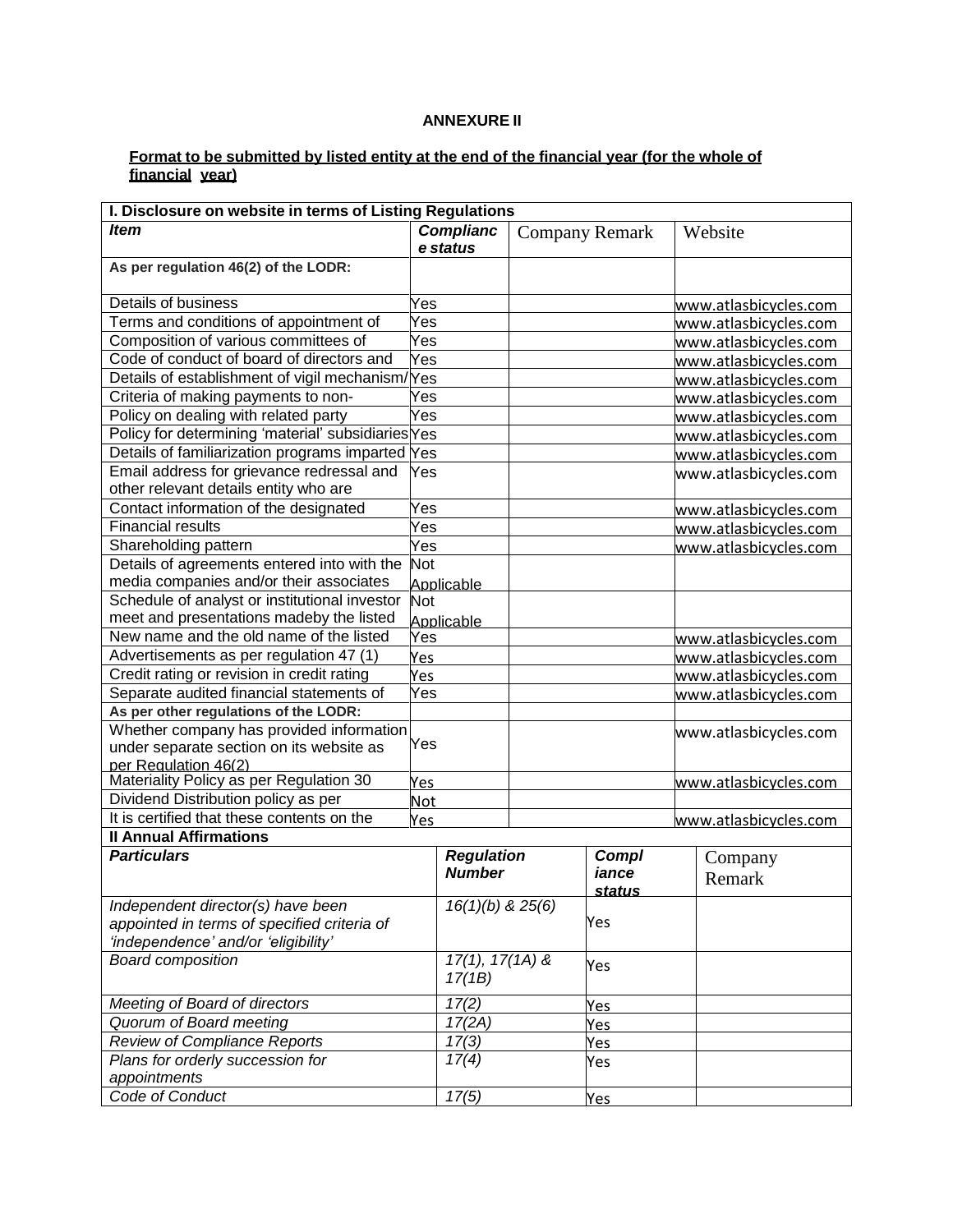| Fees/compensation                              | 17(6)                      | Yes            |  |
|------------------------------------------------|----------------------------|----------------|--|
| Minimum Information                            | 17(7)                      | Yes            |  |
| Compliance Certificate                         | 17(8)                      | Yes            |  |
| Risk Assessment & Management                   | 17(9)                      | Yes            |  |
| Performance Evaluation of Independent          | 17(10)                     | Yes            |  |
| <b>Directors</b>                               |                            |                |  |
| Recommendation of Board                        | 17(11)                     | Yes            |  |
| Maximum number of directorship                 | 17A                        | Yes            |  |
| <b>Composition of Audit Committee</b>          | 18(1)                      | Yes            |  |
| <b>Meeting of Audit Committee</b>              | 18(2)                      | Yes            |  |
| Composition of nomination & remuneration       | $19(1)$ & (2)              | Yes            |  |
| committee                                      |                            |                |  |
| Quorum of Nomination and Remuneration          |                            | Yes            |  |
| Committee meeting                              | 19(2A)                     |                |  |
| Meeting of nomination & remuneration           |                            | Yes            |  |
| committee                                      | 19(3A)                     |                |  |
| <b>Composition of Stakeholder Relationship</b> | $20(1), 20(2)$ and         | Yes            |  |
| Committee                                      | 20(2A)                     |                |  |
| Meeting of stakeholder relationship            |                            | Yes            |  |
| committee                                      | 20(3A)                     |                |  |
| Composition and role of risk management        | 21(1), (2), (3), (4)       | Not Applicable |  |
| committee                                      |                            |                |  |
| Meeting of Risk Management Committee           |                            | Not Applicable |  |
|                                                | 22                         |                |  |
| Vigil Mechanism                                | $\overline{22}$            | Yes            |  |
| Policy for related party Transaction           | 23(1), (1A), (5), (6)      | Yes            |  |
| Prior or Omnibus approval of Audit             | 23(2), (3)                 | Yes            |  |
| Committee for all related party                |                            |                |  |
| Approval for material related party            | $\overline{2}3(4)$         | Yes            |  |
| transactions                                   |                            |                |  |
| Disclosure of related party transactions on    | 23(9)                      | Yes            |  |
| consolidated basis                             |                            |                |  |
| Composition of Board of Directors of           | 24(1)                      | Yes            |  |
| unlisted material Subsidiary                   |                            |                |  |
| <b>Other Corporate Governance</b>              | 24(2), (3), (4), (5)       | Yes            |  |
| requirements with respect to subsidiary of     | &(6)                       |                |  |
| Annual Secretarial Compliance Report           |                            | Yes            |  |
|                                                | 24(A)                      |                |  |
| Alternate Director to Independent Director     | 25(1)                      | Not Applicable |  |
| <b>Maximum Tenure</b>                          |                            |                |  |
|                                                | 25(2)                      | Yes            |  |
| Meeting of independent directors               | $25(3)$ & $\overline{(4)}$ | <b>Yes</b>     |  |
| Familiarization of independent directors       | 25(7)                      | Yes            |  |
| Declaration from Independent Director          | $25(8)$ & $(9)$            | Yes            |  |
| D & O Insurance for Independent                | 25(10)                     |                |  |
| Memberships in Committees                      | 26(1)                      | Not Applicable |  |
| Affirmation with compliance to code of         | 26(3)                      | Yes            |  |
| conduct from members of Board of               |                            |                |  |
| Directors and Senior management                |                            | Yes            |  |
| personnel                                      |                            |                |  |
| Disclosure of Shareholding by Non-             | 26(4)                      | Yes            |  |
| <b>Executive Directors</b>                     |                            |                |  |
|                                                |                            |                |  |